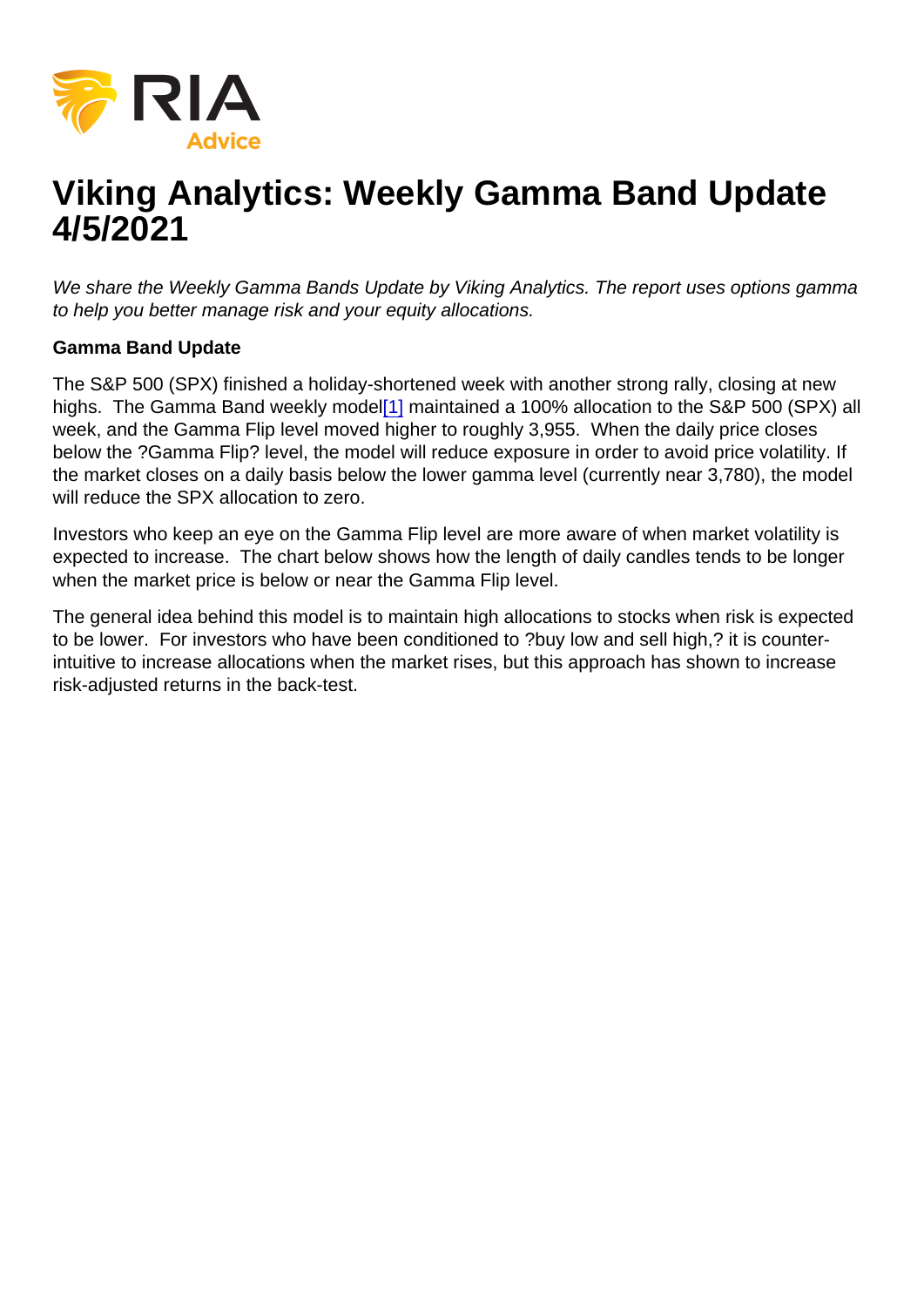This is one of several signals that we publish daily in our SPX Report. Overall, we continue to rate the SPX options signals as ?cautiously bullish.? A free sample of the SPX report can be downloaded from this link. Pleaes visit our [website](https://viking-analytics.com/) to learn more about our daily reports and quantitative algorithms.

# The Gamma Flip - Background

Many market analysts have noted that [daily volatility in the S&P 500 will change](https://www.wsj.com/articles/markets-are-calm-then-suddenly-go-crazy-some-investors-think-they-know-why-11562666400?shareToken=st3e86ec3955124ea48f33c65b52e2be75) when the value of the SPX moves from one gamma regime to another. Some analysts call this level the ?gamma flip.? The scatterplot below shows how price volatility (on the y-axis) is increasingly lower as the value of SPX rises higher above the Gamma Neutral level (on the right side of the chart). When the value of the S&P closes lower than Gamma Neutral (to the left of the chart), volatility increases.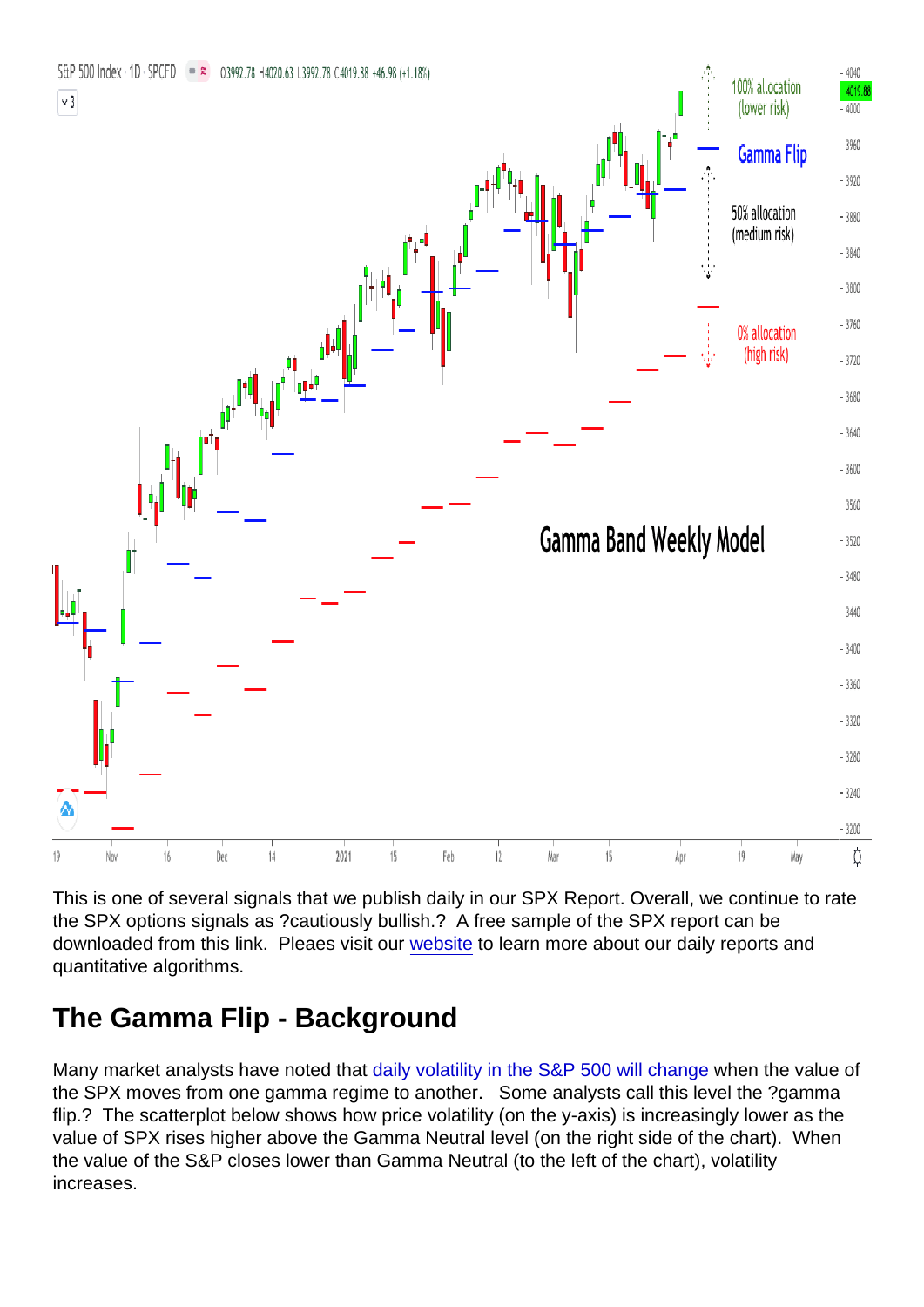## Gamma Band Model ? Background

The purpose of the Gamma Band model is to reduce tail risk. The daily Gamma Band model has improved risk-adjusted returns by over 60% since 2007. The graph below demonstrates how this approach can limit drawdowns while maintaining good returns. A quick video introduction of the Gamma Band model can be seen by following [this link](https://youtu.be/VRWweBwa6XY).